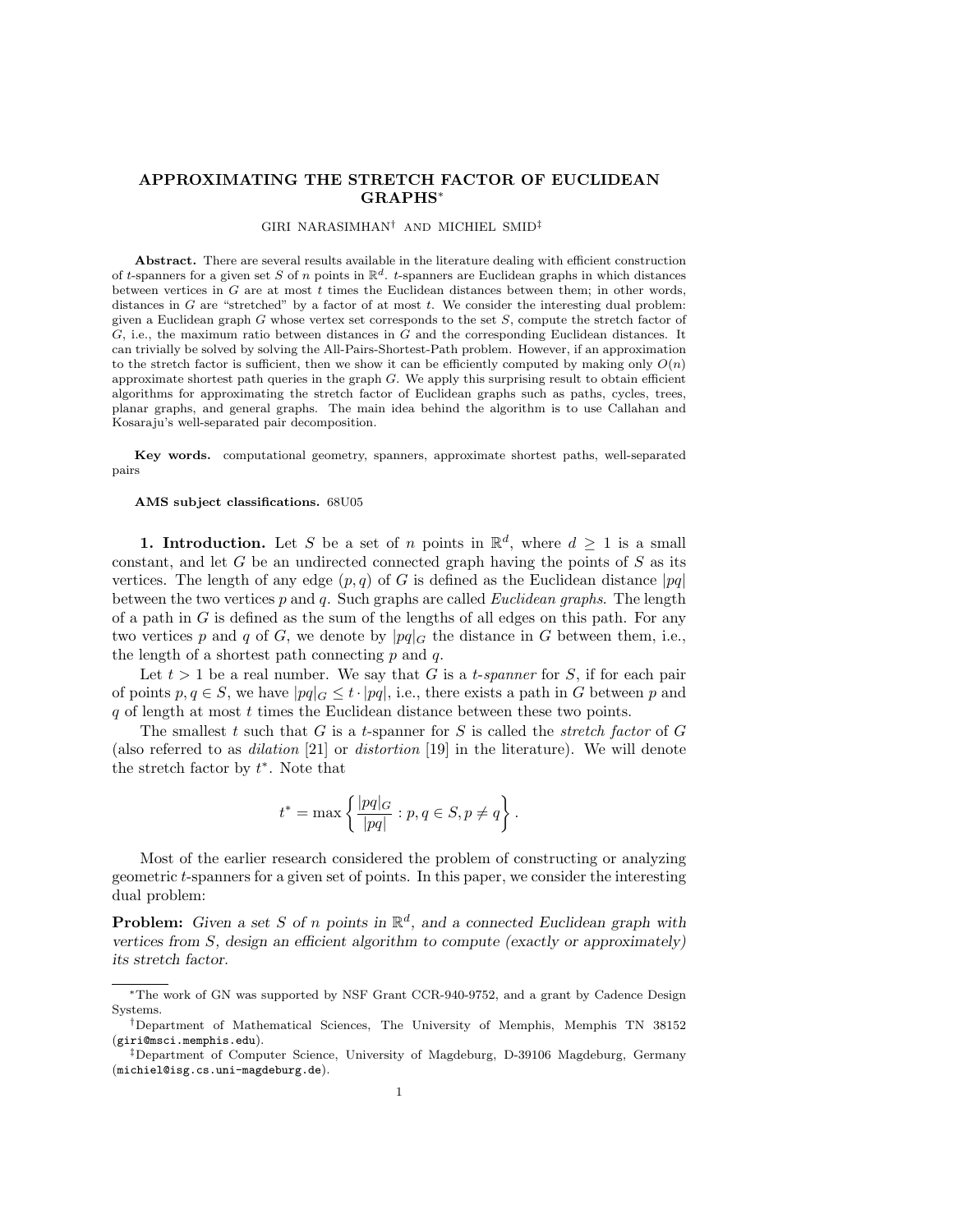

Fig. 1.1. A section of the Scandinavian rail network; C denotes Copenhagen, and M denotes Malmö.

Spanners have applications in network design, robotics, distributed algorithms, and many other areas, and have been the subject of considerable research [1, 4, 8, 11, 14, 18, 24]. More recently, spanners have received a lot of attention by researchers with the discovery of new applications for them in the design of approximation algorithms for geometric optimization problems such as the Euclidean traveling salesperson problem [3, 23].

If the graph represents, say, a network of highways, then the stretch factor is a measure of the maximum percentage increase in driving distance for using the network of highways over the direct "as-the-crow-flies" distance. Thus the stretch factor of a network is an important parameter to be considered when evaluating and analyzing networks. Furthermore, determining the two vertices in the network for which this increase is maximized helps to identify the "weakest" part of the network in terms of distances.

Figure 1.1 shows a section of the Scandinavian rail network. It is clear that the stretch factor in this network is determined by Copenhagen (marked by a C) and Malmö (marked by a M). A link between these two cities would drastically reduce the stretch factor<sup>1</sup>.

Let  $G = (S, E)$  be a Euclidean graph, and let  $n := |S|$  and  $m := |E|$ . Clearly, the time complexity of solving the All-Pairs-Shortest-Path problem for G is an upper bound on the time complexity of computing the stretch factor of G. Hence, running Dijkstra's algorithm—implemented with Fibonacci heaps—from each vertex of  $G$ , gives the stretch factor of G, in  $O(n^2 \log n + nm)$  time (c.f., [10]). For some classes of graphs, better running times can be obtained. For example, if  $G$  is a planar Euclidean graph, Frederickson  $[15]$  has shown that the distances in G between all pairs of vertices can be computed in  $O(n^2)$  total time. Therefore, the stretch factor of a planar Euclidean graph can be computed in  $O(n^2)$  time.

<sup>&</sup>lt;sup>1</sup>A 16-kilometer bridge across the Øresund connecting the two cities is currently being built.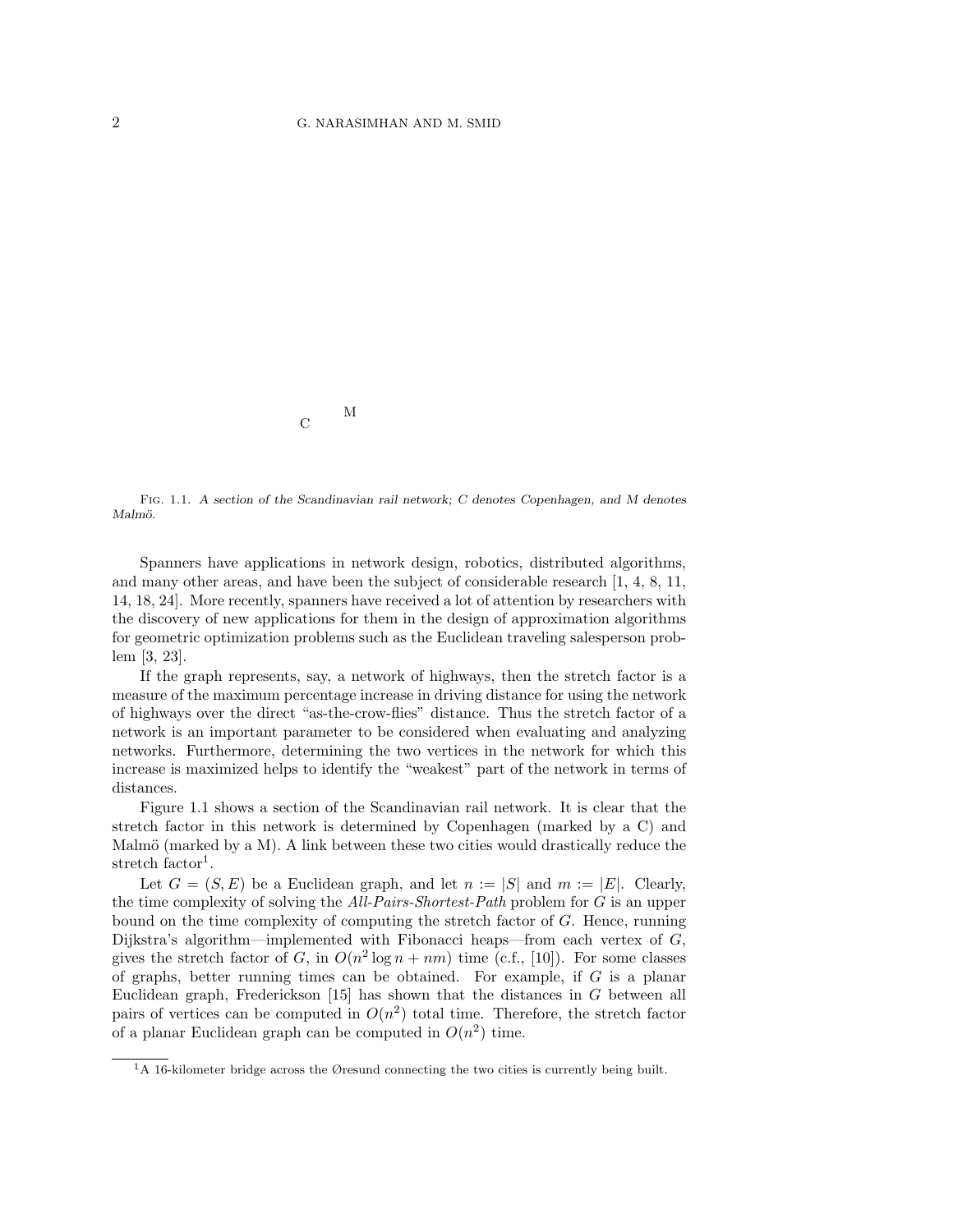We are not aware of any algorithms that compute the stretch factor in subquadratic time, for any class of connected Euclidean graphs. (Exceptions are trivial classes of graphs, such as complete graphs, which have stretch factor one.) For example, we do not even know if the stretch factor of a Euclidean path can be computed in  $o(n^2)$  time. This leads to the question whether there are faster algorithms that approximate stretch factors.

Let G be a connected Euclidean graph with stretch factor  $t^*$ , and let  $c_1 \geq 1$ ,  $c_2 \geq 1$ , and  $t \geq 1$  be real numbers. We say that t is a  $(c_1, c_2)$ -approximate stretch factor of G, if

$$
\frac{1}{c_1}t \le t^* \le c_2t.
$$

1.1. Our results. The results of this paper are as follows.

- 1. Using the well-separated pair decomposition of Callahan and Kosaraju [7], we reduce the problem of approximating the stretch factor of any Euclidean graph G to a sequence of  $O(n)$  approximate shortest path queries in G.
- 2. We prove that, in the algebraic computation tree model, any algorithm that takes as input any connected Euclidean graph G with n vertices, and computes an approximation to the stretch factor of G, takes  $\Omega(n \log n)$  time in the worst case.
- 3. For any real constant  $\epsilon > 0$ , we can compute in  $O(n \log n)$  time, a  $(1, 1 +$  $\epsilon$ )-approximate stretch factor of any Euclidean path, cycle, or tree with n vertices. By the previous result, this is optimal in the algebraic computation tree model.
- 4. For any real constant  $\epsilon > 0$ , we can compute in  $O(n)$  $\overline{n}$ ) time, a  $(1, 1 + \epsilon)$ approximate stretch factor of any planar Euclidean graph with  $n$  vertices.
- 5. For any integer constant  $\beta \geq 1$ , and real constant  $\epsilon > 0$ , we can compute in  $O(mn^{1/\beta} \log^2 n)$  expected time, a  $(2\beta(1+\epsilon), 1+\epsilon)$ -approximate stretch factor of any Euclidean graph with  $n$  vertices and  $m$  edges.

In our first algorithm (Algorithm  $\mathcal{A}$ ), the stretch factor is approximated by making farthest pair queries on  $O(n)$  pairs of sets of points. Except for graphs such as paths, cycles, trees and planar graphs, it is not clear how such queries can be solved efficiently. Our second algorithm (Algorithm  $\beta$ ) is much simpler; it makes shortest path queries for  $O(n)$  specific pairs of *points*. The time complexity of algorithm  $\beta$  is consequently improved over the corresponding one for algorithm  $\mathcal{A}$ .

It is interesting that  $O(n)$  approximate shortest path queries are sufficient to approximate the stretch factor. It is also interesting to note the pairs of points on which these  $O(n)$  shortest path queries are made. In Algorithm  $\mathcal{B}$ , these linear number of queries depend only on the positions of the vertices; they do not depend on the edges of the graph G. Finally, our algorithms also determine two vertices for which the stretch factor is approximately maximized.

1.2. Related work. As mentioned already, our reduction uses the well-separated pair decomposition of [7], thus adding to the list of applications of this powerful method. For other applications of this decomposition, see [4, 6, 7].

Some related research in the general direction of approximating stretch factors include papers by Dobkin et al. [12], and Keil and Gutwin [17], which showed that the Delaunay triangulation has a stretch factor bounded by a small constant, and a paper by Eppstein [13], which showed that a certain class of Euclidean graphs (called betaskeletons) can have arbitrarily large stretch factors. Note that these papers analyze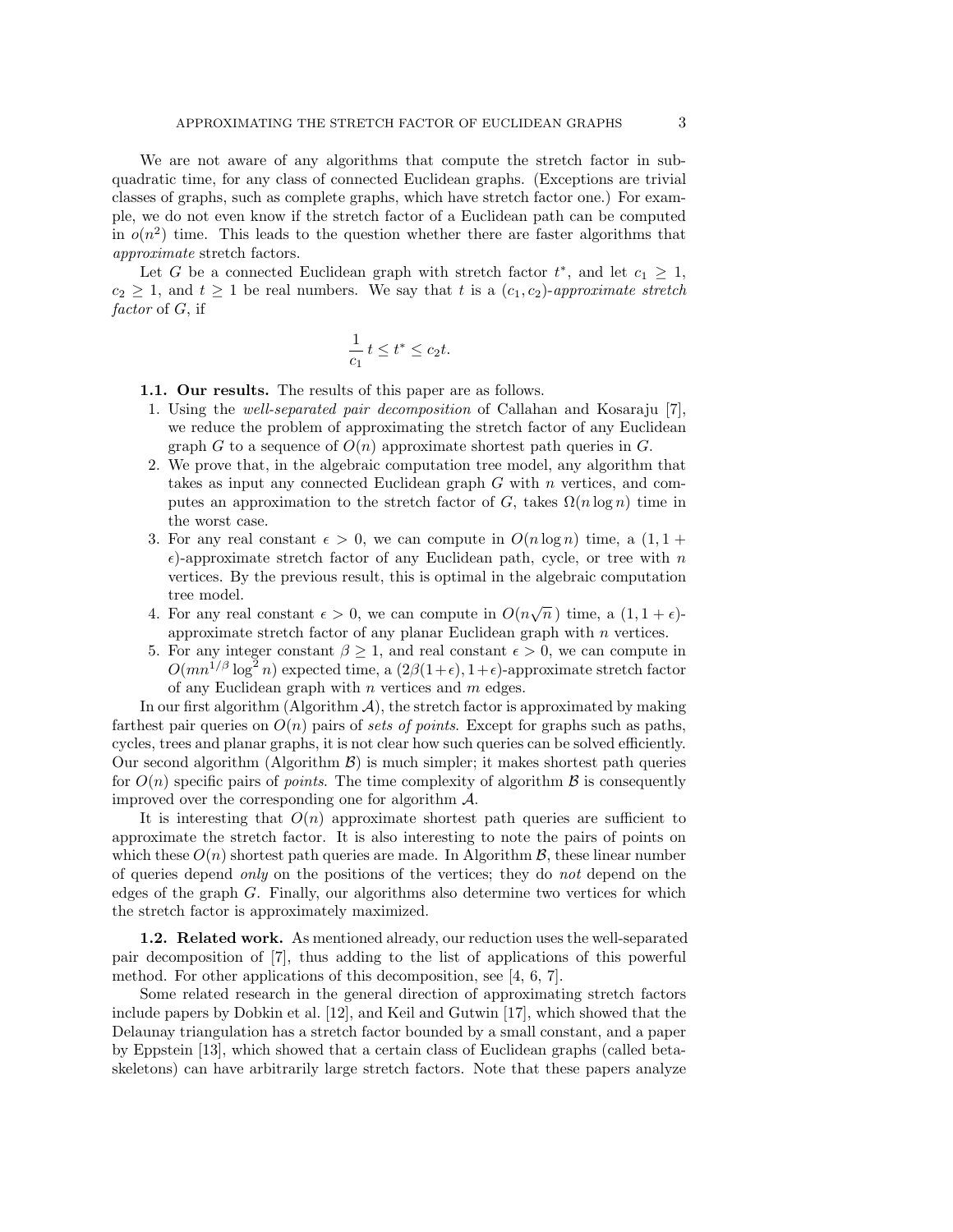

FIG. 2.1. Two planar point sets A and B that are well-separated w.r.t. s. Both circles have radius  $\rho$ ; their distance is at least  $s\rho$ .

the largest possible stretch factor of any Delaunay triangulation or beta-skeleton. For example, Keil and Gutwin showed that for any finite set of points in the plane, the stretch factor of its Delaunay triangulation is bounded from above by  $\frac{2\pi}{3\cos(\pi/6)}$ . Clearly, for some sets of points, the stretch factor can be much smaller. The current paper represents the first attempt at devising algorithms to efficiently approximate the stretch factor of a given Euclidean graph.

2. Well-separated pairs. Our algorithms use the well-separated pair decomposition devised by Callahan and Kosaraju [7]. We briefly review this decomposition and some of its relevant properties.

DEFINITION 2.1. Let  $s > 0$  be a real number, and let A and B be two finite sets of points in  $\mathbb{R}^d$ . We say that A and B are well-separated w.r.t. s, if there are two disjoint d-dimensional balls  $C_A$  and  $C_B$ , having the same radius, such that (i)  $C_A$  contains all points of A, (ii)  $C_B$  contains all points of B, and (iii) the distance between  $C_A$  and  $C_B$  is at least equal to s times the radius of  $C_A$ .

See Figure 2.1 for an illustration. In this paper, s will always be a constant, called the separation constant. The following lemma follows easily from Definition 2.1.

LEMMA 2.2. Let A and B be two finite sets of points that are well-separated w.r.t. s, let a and p be points of A, and let b and q be points of B. Then

1.  $|ab| \leq (1+4/s)|pq|$ ,

2.  $|pa| \leq (2/s)|pq|$ .

DEFINITION 2.3 ([7]). Let S be a set of n points in  $\mathbb{R}^d$ , and  $s > 0$  a real number. A well-separated pair decomposition (WSPD) for S (w.r.t. s) is a sequence of pairs of non-empty subsets of S,

$$
\{A_1, B_1\}, \{A_2, B_2\}, \ldots, \{A_k, B_k\},\
$$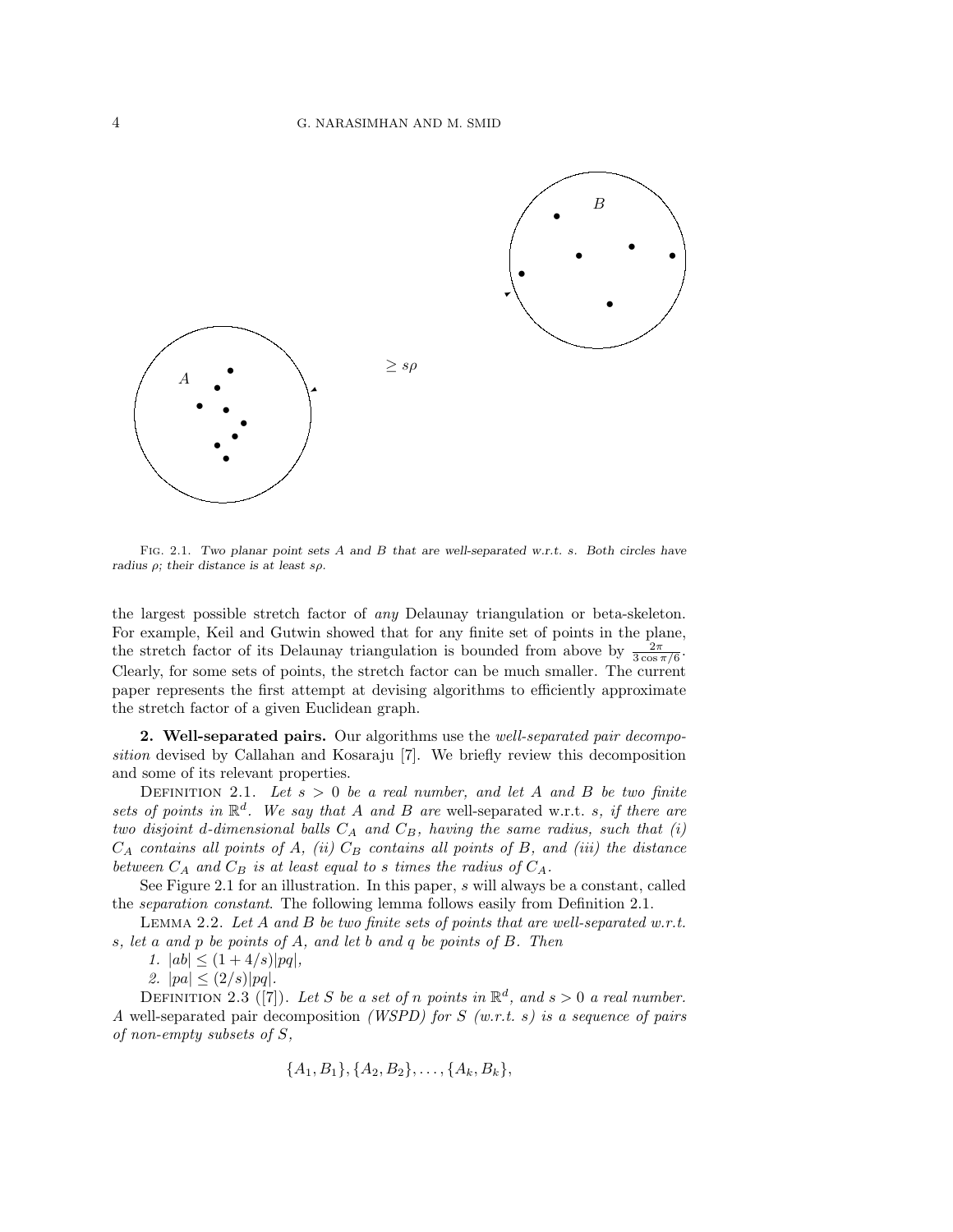#### General Algorithm A

The algorithm takes as input a Euclidean graph  $G$  on a set  $S$  of points in  $\mathbb{R}^d$ , and a real constant  $\epsilon > 0$ .

**Step 1:** Using separation constant  $s = 4/\epsilon$ , compute a WSPD

$$
\{A_1, B_1\}, \{A_2, B_2\}, \ldots, \{A_k, B_k\}
$$

for the set  $S$ .

**Step 2:** For each  $i, 1 \leq i \leq k$ , compute two points  $a_i$  and  $b_i$ , where  $a_i \in A_i$  and  $b_i \in B_i$ , such that

$$
|a_i b_i|_G = \max\{|pq|_G : p \in A_i, q \in B_i\},\
$$

and compute  $t_i := |a_i b_i|_G / |a_i b_i|$ .

**Step 3:** Report the value of t, defined as  $t := max(t_1, t_2, \ldots, t_k)$ . Also report points  $a_i$  and  $b_i$  for which  $t = t_i$ .

Fig. 3.1. The first general algorithm for approximating the stretch factor of a Euclidean graph.

such that

- 1.  $A_i \cap B_i = \emptyset$ , for all  $i = 1, 2, \ldots, k$ ,
- 2. for any two distinct points p and q of S, there is exactly one pair  $\{A_i, B_i\}$  in the sequence, such that
	- (a)  $p \in A_i$  and  $q \in B_i$ , or
	- (b)  $p \in B_i$  and  $q \in A_i$ ,
- 3.  $A_i$  and  $B_i$  are well-separated w.r.t. s, for all  $i = 1, 2, ..., k$ .

The integer k is called the size of the WSPD.

Callahan and Kosaraju showed how such a WSPD of size  $k = O(n)$  can be computed using a binary tree, called the fair split tree.

THEOREM 2.4 ([7]). Let S be a set of n points in  $\mathbb{R}^d$ , and  $s > 0$  a separation constant. In  $O(n \log n + \alpha_{ds} n)$  time, we can compute a WSPD for S of size at most  $\alpha_{ds}$ n. The constant in the Big-Oh bound does not depend on s. Moreover, for a large separation constant s, the value of  $\alpha_{ds}$  is proportional to  $2^d d^{d/2} s^d$ .

**3.** The first general algorithm. Let S be a set of n points in  $\mathbb{R}^d$ , and let G be a connected Euclidean graph having the points of  $S$  as its vertices. Recall that the stretch factor  $t^*$  of G is equal to

$$
t^*=\max\left\{\frac{|pq|_G}{|pq|}: p,q\in S, p\neq q\right\}.
$$

Consider a WSPD

$$
\{A_1, B_1\}, \{A_2, B_2\}, \ldots, \{A_k, B_k\}
$$

for S. It follows from Lemma 2.2 that all Euclidean distances between a point of  $A_i$ and a point of  $B_i$  are roughly equal. Hence, if we compute for each i,  $1 \leq i \leq k$ , a point  $a_i \in A_i$  and a point  $b_i \in B_i$  whose distance  $|a_i b_i|_G$  in G is maximum, then the largest value of  $|a_i b_i|_G/|a_i b_i|$  should be a good approximation to the stretch factor  $t^*$ of G. This observation leads to our first general algorithm, which we denote by  $\mathcal{A}$ . See Figure 3.1. The following lemma proves the correctness of algorithm  $\mathcal{A}$ .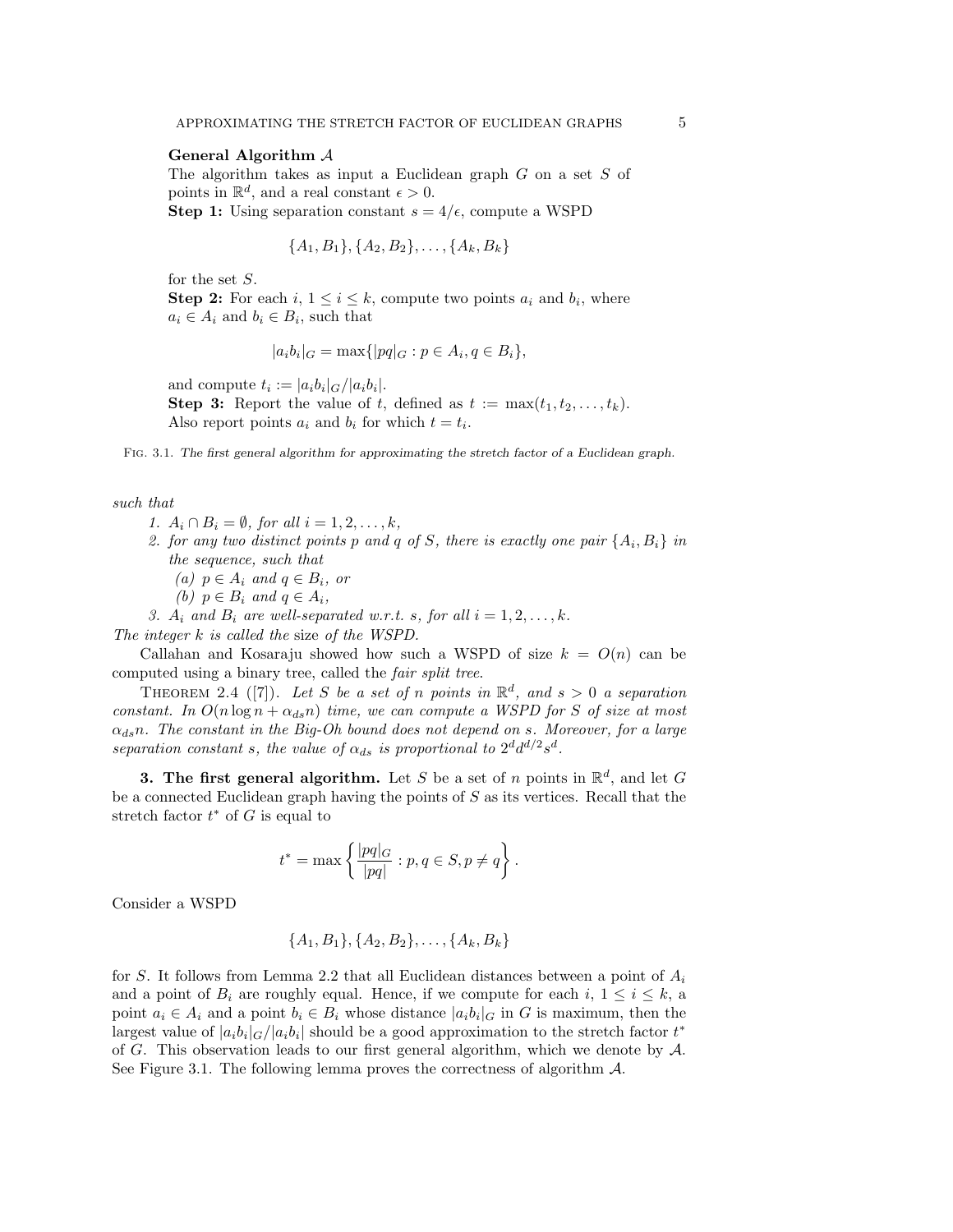LEMMA 3.1. The value of t reported by algorithm A is a  $(1, 1 + \epsilon)$ -approximate stretch factor of G.

*Proof.* Let  $t^*$  be the stretch factor of the graph G. We have to show that  $t \leq$  $t^* \leq (1+\epsilon)t$ . Since t can be written as  $|pq|_G/|pq|$  for some points p and q in  $S, p \neq q$ , it is clear that  $t \leq t^*$ .

To prove the second inequality, let x and y be two points of S such that  $t^* =$  $|xy|_G/|xy|$ . Let i be the (unique) index such that (i)  $x \in A_i$  and  $y \in B_i$ , or (ii)  $x \in B_i$ and  $y \in A_i$ . Assume w.l.o.g. that (i) holds.

Consider the points  $a_i \in A_i$  and  $b_i \in B_i$  that were chosen in Step 2 of the algorithm. Clearly,  $|xy|_G \leq |a_i b_i|_G$ . By Lemma 2.2, we have  $|a_i b_i| \leq (1+4/s)|xy| =$  $(1 + \epsilon)|xy|$ . This gives

$$
t^* = \frac{|xy|_G}{|xy|} \le \frac{|a_ib_i|_G}{|xy|} \le (1+\epsilon)\frac{|a_ib_i|_G}{|a_ib_i|} = (1+\epsilon)t_i \le (1+\epsilon)t.
$$

This completes the proof.  $\Box$ 

4. An improved algorithm. The main problem with the general algorithm  $\mathcal A$ presented in the previous section is that Step 2 is hard to implement efficiently. In a preliminary version of this paper  $([20])$ , we showed that algorithm  $\mathcal A$  can be used to compute a  $(1, 1 + \epsilon)$ -approximation to the stretch factor of Euclidean paths, cycles, and trees, in  $O(n \log n)$ ,  $O(n \log n)$ , and  $O(n \log^2 n)$  time, respectively. Using results from Arikati *et al.* [2], we were able to design an  $O(n^{5/3}polylog(n))$ -time algorithm for computing a  $(2, 1+\epsilon)$ -approximation to the stretch factor of planar Euclidean graphs.

In this section, we give a much simpler approximation algorithm. Recall that in algorithm A, we compute for each pair  $\{A_i, B_i\}$  in a WSPD for S, a point  $a_i \in A_i$  and a point  $b_i \in B_i$  for which  $|a_i b_i|_G$  is maximum, and use  $|a_i b_i|_G/|a_i b_i|$  as a candidate for the approximate stretch factor. Below, we prove that we can take arbitrary points  $a_i \in A_i$  and  $b_i \in B_i$ , and use  $|a_i b_i|_G/|a_i b_i|$ , or an approximation to this quantity, as a candidate. Note that this is counter-intuitive, because the distances in the graph G between points of  $A_i$  and points of  $B_i$  can vary greatly.

Hence, the problem of approximating the stretch factor of a Euclidean graph can be reduced to the problem of making  $O(n)$  (approximate) shortest path query computations. Shortest path query computations can, in general, be implemented more efficiently than the *farthest pair* (between sets of vertices) computations that were required when implementing algorithm  $\mathcal{A}$ .

This improved algorithm, which we denote by  $\mathcal{B}$ , will be given in Section 4.1 below. In Section 5, we show that algorithm  $\beta$  achieves, in subquadratic time, comparable approximation ratios for various classes of Euclidean graphs, as compared to algorithm A.

**4.1. The reduction.** Let p and q be two distinct vertices of a connected Euclidean graph G, and let  $c \geq 1$  be a real number. We say that the real number  $L(p,q)$ is a c-approximation to the length of a shortest path in  $G$  between  $p$  and  $q$ , if

$$
|pq|_G \le L(p,q) \le c \cdot |pq|_G.
$$

Let  $\mathcal G$  be a class of connected Euclidean graphs. We assume that we are given an algorithm  $ASP_c$  that takes as input (i) any graph G from the class  $\mathcal{G}$ , and (ii) any sequence of pairs of vertices of G; the algorithm  $ASP_c$  computes for each pair  $(a, b)$  in this sequence, a c-approximation to  $|ab|_G$ .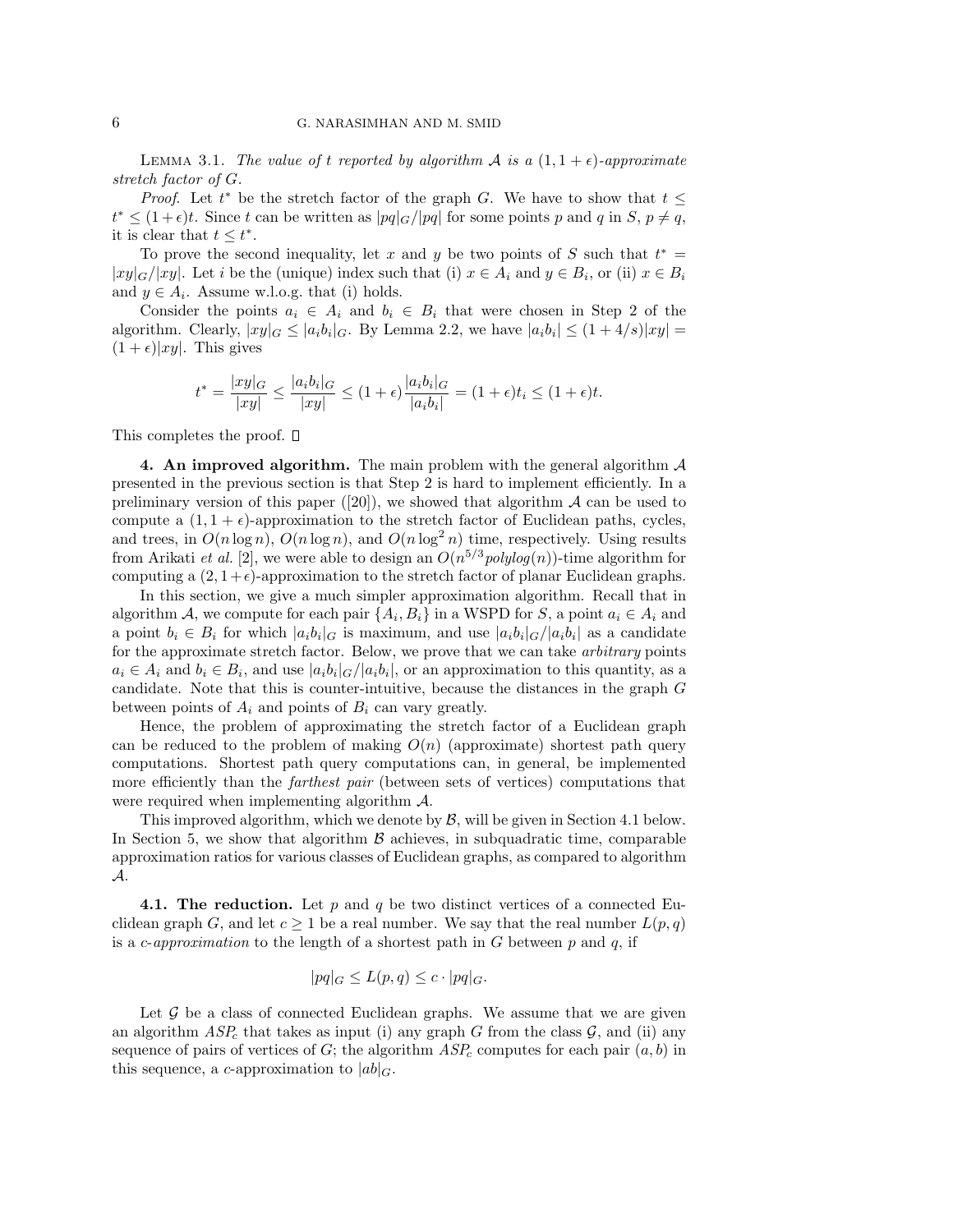## Improved Algorithm  $\beta$

The algorithm takes as input a Euclidean graph  $G$  from the class  $\mathcal{G},$ on a set S of points in  $\mathbb{R}^d$ , and a real constant  $\epsilon > 0$ .

**Step 1:** Using separation constant  $s = 4(1+\epsilon)/\epsilon$ , compute a WSPD

$$
\{A_1, B_1\}, \{A_2, B_2\}, \ldots, \{A_k, B_k\}
$$

for S. For each  $i, 1 \leq i \leq k$ , take an arbitrary point  $a_i \in A_i$ , and an arbitrary point  $b_i \in B_i$ .

**Step 2:** Use algorithm  $ASP_c$  to compute, for each  $i, 1 \leq i \leq k$ , a c-approximation  $L(a_i, b_i)$  to the length  $|a_i b_i|_G$  of a shortest path in G between  $a_i$  and  $b_i$ . For each  $i, 1 \leq i \leq k$ , let

$$
t_i := \frac{L(a_i, b_i)}{|a_i b_i|}.
$$

**Step 3:** Report the value of t, defined as  $t := max(t_1, t_2, \ldots, t_k)$ . Also report points  $a_i$  and  $b_i$  for which  $t = t_i$ .

Fig. 4.1. The improved algorithm for approximating the stretch factor of a Euclidean graph.

Algorithm  $\beta$  is given in Figure 4.1. The following theorem bounds the performance ratio of the output of algorithm  $\beta$ .

THEOREM 4.1. Let G be a Euclidean graph from the class  $\mathcal G$  on a set S of points in  $\mathbb{R}^d$ , let t<sup>\*</sup> be the stretch factor of G, and let t be the value that is reported by algorithm B. Then

$$
\frac{1}{c}t \le t^* \le (1+\epsilon)^2 t,
$$

*i.e.*, *t* is a  $(c, (1+\epsilon)^2)$ -approximate stretch factor of G.

*Proof.* Let *i* be the index such that  $t = t_i = L(a_i, b_i)/|a_ib_i|$ . Then,

$$
t \leq c \, \frac{|a_i b_i|_G}{|a_i b_i|} \leq ct^*.
$$

In the rest of the proof, we will prove the second inequality. To be more precise, we will show that for all points  $p, q \in S, p \neq q$ ,

$$
\frac{|pq|_G}{|pq|} \le (1+\epsilon)^2 t.
$$

This will prove that  $t^* \leq (1+\epsilon)^2 t$ .

The proof is by induction on the rank of the distance  $|pq|$  in the sorted sequence of  $\binom{n}{2}$  distances in S. To start the induction, assume that p, q is a closest pair in S. Let i be the index such that (i)  $p \in A_i$  and  $q \in B_i$ , or (ii)  $p \in B_i$  and  $q \in A_i$ . Assume w.l.o.g. that (i) holds. Since  $s > 2$ , it follows from Lemma 2.2 that  $A_i = \{p\}$  and  $B_i = \{q\}$ . Hence, in Step 2 of the algorithm, we have computed the value  $t_i = L(p,q)/|pq|$ . It follows that

$$
\frac{|pq|_G}{|pq|} \le \frac{L(p,q)}{|pq|} = t_i \le t < (1+\epsilon)^2 t.
$$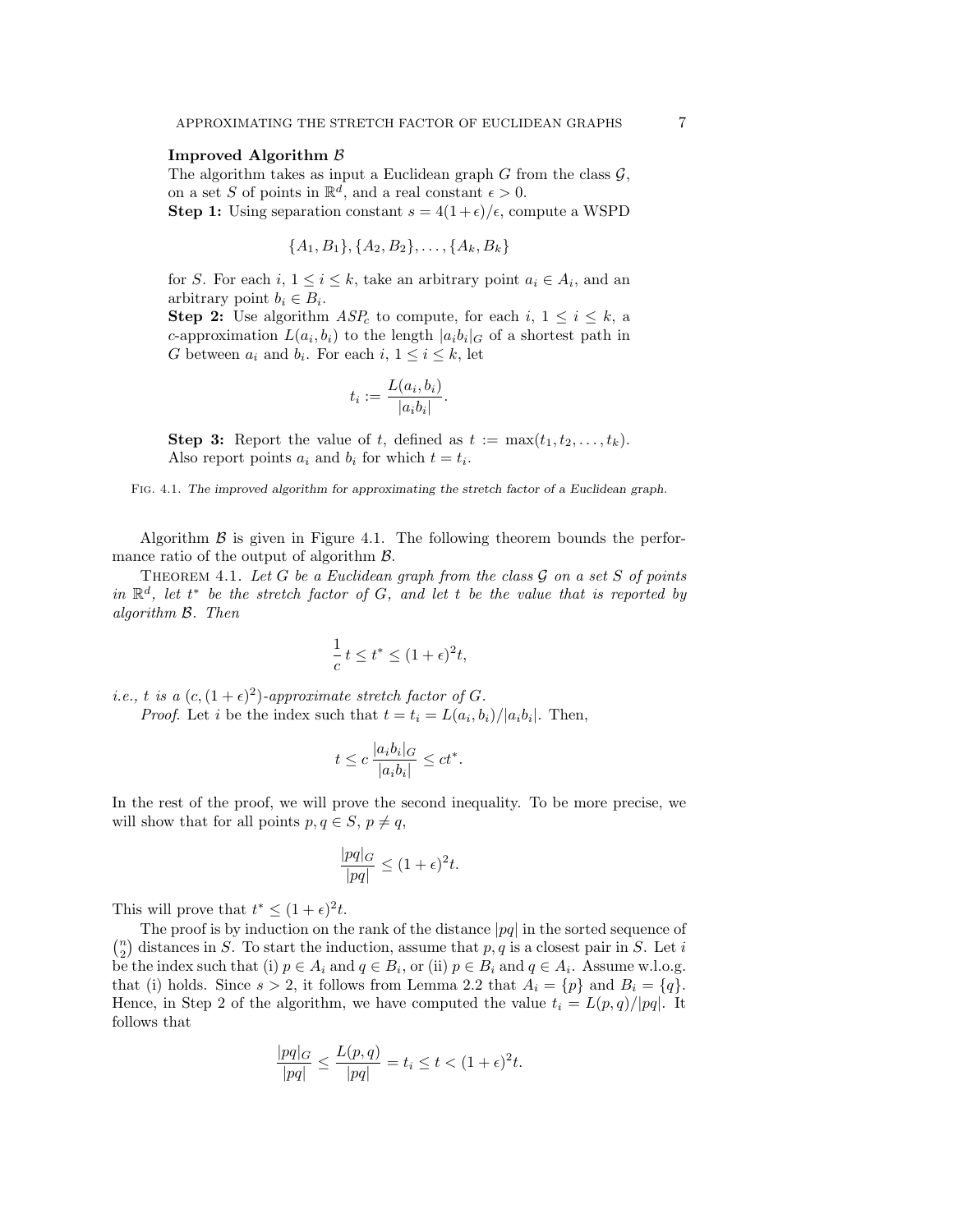### 8 G. NARASIMHAN AND M. SMID

Now assume that  $p, q$  is not a closest pair in  $S$  and, moreover, assume that  $|xy|_G/|xy| \leq (1+\epsilon)^2 t$  for all pairs x, y of points of S such that  $x \neq y$  and  $|xy| < |pq|$ . Let *i* be the index such that (i)  $p \in A_i$  and  $q \in B_i$ , or (ii)  $p \in B_i$  and  $q \in A_i$ . Again, assume w.l.o.g. that (i) holds. Consider the point  $a_i \in A_i$ , and the point  $b_i \in B_i$  that were chosen in Step 2 of the algorithm. By the triangle inequality, we have

(4.1) 
$$
|pq|_G \le |pa_i|_G + |a_ib_i|_G + |b_iq|_G.
$$

We distinguish three cases, depending on whether  $|pa_i|_G$  and  $|b_iq|_G$  are smaller or larger than  $(\epsilon/2)|a_ib_i|_G$ , respectively.

**Case 1:**  $|pa_i|_G > (\epsilon/2)|a_i b_i|_G$  and  $|b_i q|_G > (\epsilon/2)|a_i b_i|_G$ .

First note that  $p \neq a_i$ , because  $|pa_i|_G > 0$ . We may assume w.l.o.g. that  $|b_i q|_G \leq$  $|pa_i|_G$ . It follows from (4.1) that

$$
|pq|_G < \frac{2(1+\epsilon)}{\epsilon} |pa_i|_G.
$$

Since  $s = 4(1 + \epsilon)/\epsilon$ , Lemma 2.2 implies that  $|pa_i| \leq \frac{\epsilon}{2(1+\epsilon)}|pq|$ . Therefore,

$$
\frac{|pq|_G}{|pq|} < \frac{2(1+\epsilon)}{\epsilon} \frac{|pa_i|_G}{|pq|} \le \frac{|pa_i|_G}{|pa_i|}
$$

.

.

Since  $|pa_i| < |pq|$ , the induction hypothesis implies that

$$
\frac{|pq|_G}{|pq|} < \frac{|pa_i|_G}{|pa_i|} \leq (1+\epsilon)^2 t.
$$

Case 2:  $|pa_i|_G \leq (\epsilon/2)|a_ib_i|_G$ .

In this case, (4.1) implies that

$$
|pq|_G \le (1 + \epsilon/2)|a_ib_i|_G + |b_iq|_G.
$$

Moreover, Lemma 2.2 implies that  $|b_i q| \leq \frac{\epsilon}{2(1+\epsilon)} |pq|$ , and  $|a_i b_i| < (1+\epsilon)|pq|$ .

First assume that  $b_i \neq q$ . Then,

$$
\frac{|pq|_G}{|pq|} \le (1 + \epsilon/2) \frac{|a_ib_i|_G}{|pq|} + \frac{|b_iq|_G}{|pq|}
$$
  

$$
< (1 + \epsilon/2)(1 + \epsilon) \frac{|a_ib_i|_G}{|a_ib_i|} + \frac{\epsilon}{2(1 + \epsilon)} \frac{|b_iq|_G}{|b_iq|}
$$
  

$$
\le (1 + \epsilon/2)(1 + \epsilon) \frac{L(a_i, b_i)}{|a_ib_i|} + \frac{\epsilon}{2(1 + \epsilon)} \frac{|b_iq|_G}{|b_iq|}
$$

Since  $|b_i q| < |pq|$ , the induction hypothesis implies that  $|b_i q| \leq (1+\epsilon)^2 t$ . Hence,

$$
\frac{|pq|_G}{|pq|} < (1+\epsilon/2)(1+\epsilon)t_i + \frac{\epsilon(1+\epsilon)}{2}t \le (1+\epsilon)^2 t,
$$

where the last inequality follows from the fact that  $t_i \leq t$ .

If  $b_i = q$ , then basically the same calculation shows that

$$
\frac{|pq|_G}{|pq|} < (1+\epsilon/2)(1+\epsilon)\,t_i < (1+\epsilon)^2 t,
$$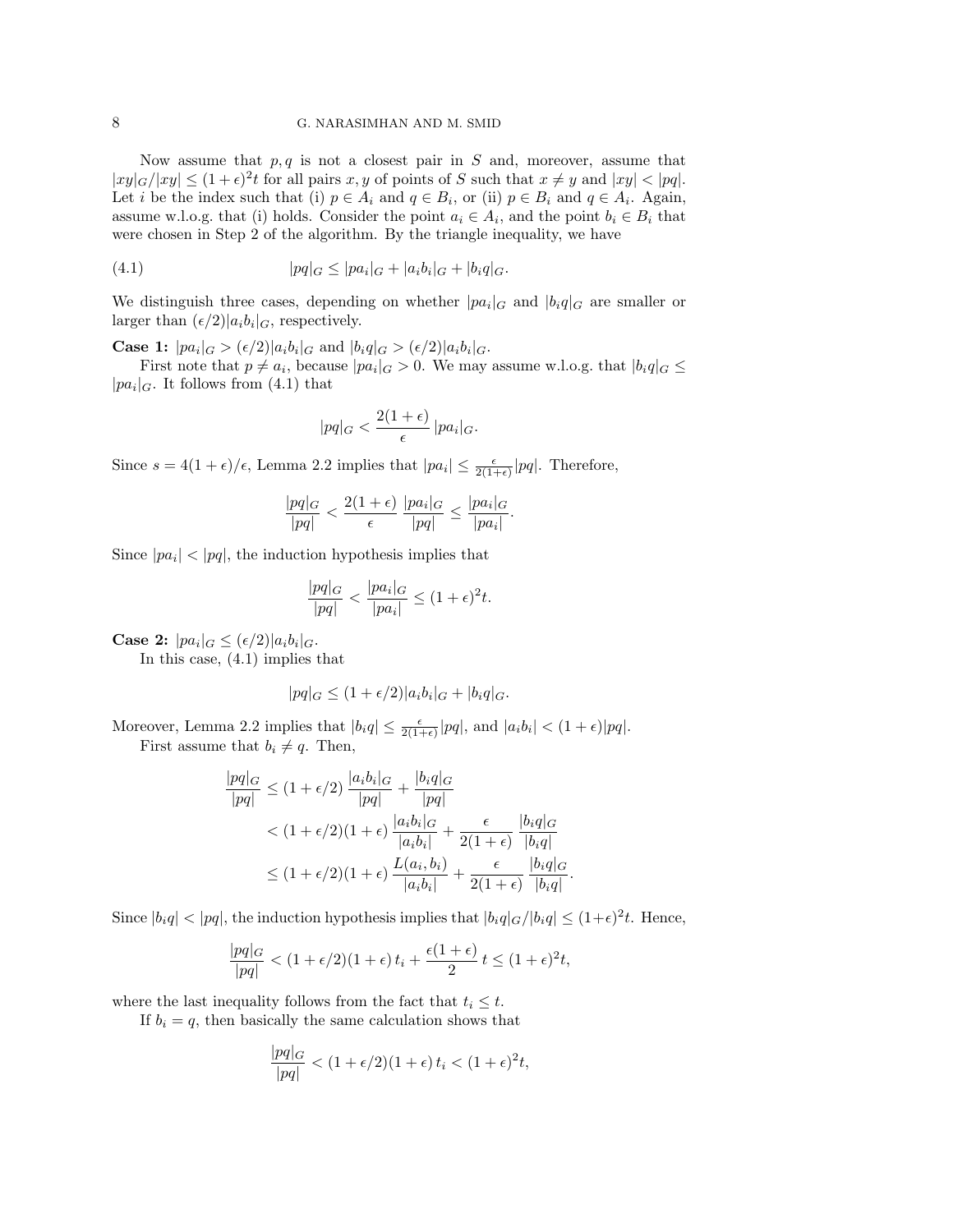Case 3:  $|b_i q|_G \leq (\epsilon/2)|a_i b_i|_G$ .

This case is symmetric to Case 2.  $\square$ 

In the following theorem, we summarize the result of this section. We denote by  $T(n, m, k)$ , the worst running time of algorithm  $ASP_c$ , when given (i) a graph  $G \in \mathcal{G}$ having n vertices and  $m$  edges, and (ii) a sequence of  $c$ -approximate shortest path queries, consisting of  $k$  pairs of vertices of  $G$ .

THEOREM 4.2. Let S be a set of n points in  $\mathbb{R}^d$ , let G be a Euclidean graph from the class  $G$ , having the points of S as its vertices, and let  $\epsilon$  be a real constant such that  $0 < \epsilon \leq 3$ . We can compute a  $(c, 1 + \epsilon)$ -approximate stretch factor of G, in time

$$
O(n\log n) + T(n, m, \beta_{d\epsilon} n).
$$

Here,  $\beta_{d\epsilon}$  is a constant which is proportional to  $24^d d^{d/2} (1/\epsilon)^d$  if  $\epsilon \downarrow 0$ .

*Proof.* Run algorithm B, with  $\epsilon$  replaced by  $\epsilon/3$ . Let t be the value that is computed by this algorithm. By Theorem 4.1, we have  $t \leq ct^*$ , and

$$
t^* \le (1 + \epsilon/3)^2 t \le (1 + \epsilon)t.
$$

The bound on the running time follows immediately from the algorithm and Theorem  $2.4. \square$ 

# 5. Applications of Algorithm  $\beta$ .

5.1. A lower bound. Before we start with the applications, we prove a lower bound for approximating the stretch factor in the algebraic computation tree model. (See Ben-Or [5] or Preparata and Shamos [22] for a description of this model.)

THEOREM 5.1. Any algebraic computation tree algorithm that takes as input  $(i)$ a Euclidean path or cycle on a set of n points in  $\mathbb{R}^d$ , and (ii) real numbers  $c_1 \geq 1$ and  $c_2 \geq 1$ , and that computes a  $(c_1, c_2)$ -approximate stretch factor of this graph, has worst-case running time  $\Omega(n \log n)$ .

Proof. We give the lower bound proof for the case when the graph is a path. The lower bound proof for the cycle is similar.

Let  $\mathcal C$  be any algorithm that satisfies the hypothesis. We will show that  $\mathcal C$  can be used to solve the Element-Uniqueness-Problem, which is known to have an  $\Omega(n \log n)$ lower bound in the algebraic computation tree model. (See [5, 22].)

Let  $x_1, x_2, \ldots, x_n$  be a sequence of n real numbers. We consider these numbers as points on the  $x_1$ -axis in  $\mathbb{R}^d$ . Let M be the maximal element in the input sequence. Define the path P by

$$
P := (x_1, M+1, x_2, M+2, x_3, M+3, \dots, x_{n-1}, M+n-1, x_n).
$$

Note that each edge of  $P$  has a non-zero length. We choose arbitrary real numbers  $c_1 \geq 1$  and  $c_2 \geq 1$ , and run algorithm C on the path P. Let t be the  $(c_1, c_2)$ approximate stretch factor of  $P$  that is computed. Then it is easy to see that  $t$  is finite if and only if the input numbers  $x_1, x_2, \ldots, x_n$  are pairwise distinct.

Since the reduction takes  $O(n)$  time, it follows that algorithm C has a worst-case running time of  $\Omega(n \log n)$ .  $\Box$ 

**5.2. Paths, cycles and trees.** Let  $\mathcal G$  be the class of Euclidean paths, cycles, or trees. For any graph G in this class, we can, after an  $O(n)$ -time preprocessing, answer exact shortest path queries in  $O(1)$  time, if G is a path or cycle, and in  $O(\log n)$  time, if G is a tree. (If we allow non-algebraic operations, then we can even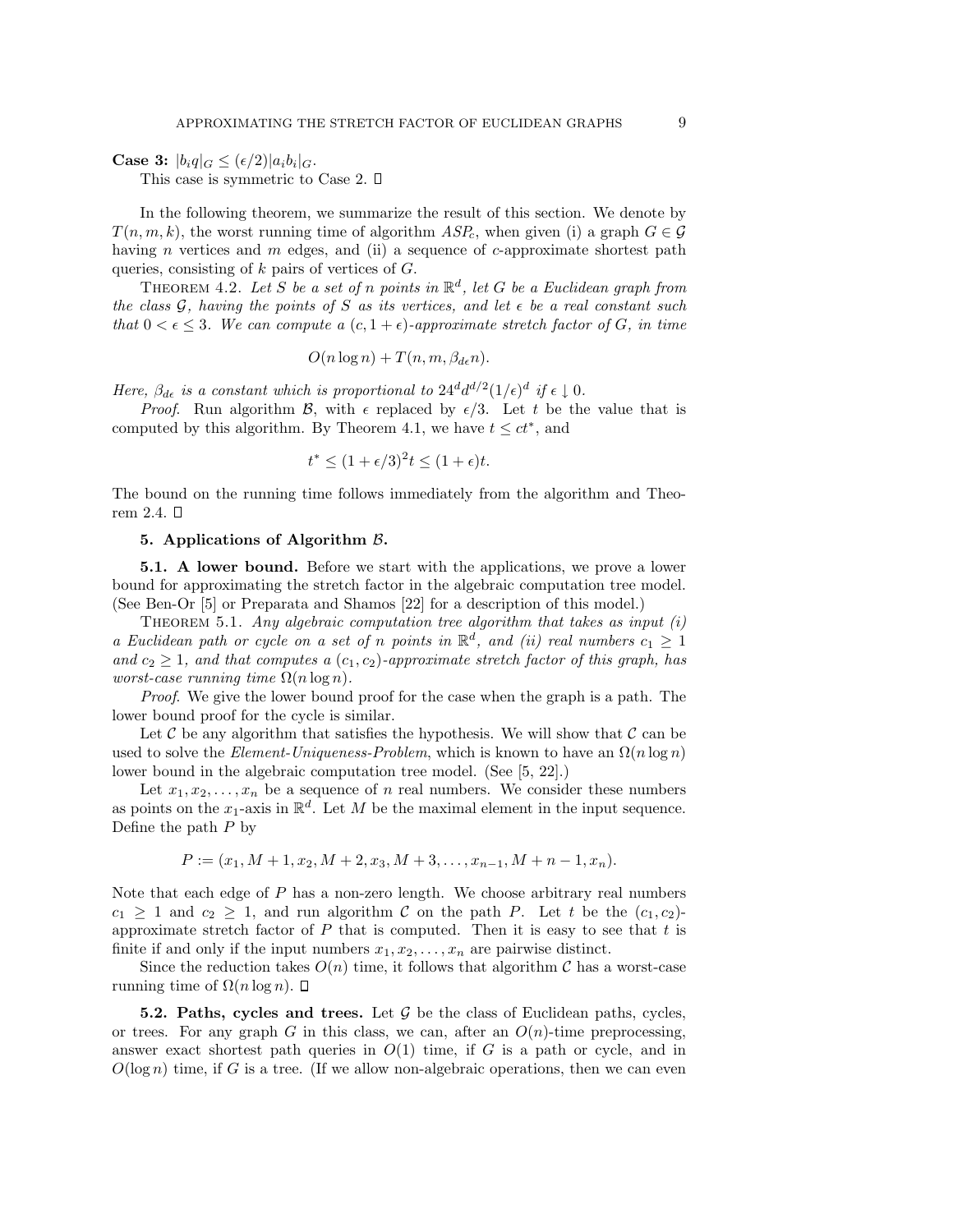answer shortest path queries in a tree in  $O(1)$  time. See [16].) Hence, we can apply Theorem 4.2, with  $c = 1$  and  $T(n, m, k) = O(n + k)$ , if G is a path or cycle, and  $T(n, m, k) = O(n + k \log n)$ , if G is a tree, and get the following result.

THEOREM 5.2. Let S be a set of n points in  $\mathbb{R}^d$ , let G be a Euclidean path, cycle, or tree, having the points of S as its vertices, and let  $\epsilon$  be a real constant, such that  $0 < \epsilon < 3$ . In  $O(n \log n)$  time, we can compute a  $(1, 1 + \epsilon)$ -approximate stretch factor of  $G$ .

It follows from Theorem 5.1 that the above result is optimal in the algebraic computation tree model.

**5.3. Planar graphs.** For the next application, let  $\mathcal{G}$  be the class of planar connected Euclidean graphs. Let  $G$  be a graph in this class, on a set of  $n$  points in  $\mathbb{R}^d$ . Arikati *et al.* [2] have shown that we can build a data structure, in  $O(n\sqrt{n})$  time, that allows us to solve exact shortest path queries, in  $O(\sqrt{n})$  time per query. Hence, we can apply Theorem 4.2 with  $c = 1$  and  $T(n, m, k) = O(n\sqrt{n} + k\sqrt{n})$ . This gives the following theorem.

THEOREM 5.3. Let S be a set of n points in  $\mathbb{R}^d$ , let G be a planar connected Euclidean graph having the points of S as its vertices, and let  $\epsilon$  be a real constant, such that  $0 < \epsilon \leq 3$ . In  $O(n\sqrt{n})$  time, we can compute a  $(1, 1+\epsilon)$ -approximate stretch factor of G.

**5.4. General graphs.** In our final application, we let  $\mathcal{G}$  be the general class of connected Euclidean graphs. Let  $G \in \mathcal{G}$  be any graph with n vertices and m edges. Note that  $m \geq n - 1$ . Cohen [9] has shown that for any integer  $\beta \geq 1$ , and any constant  $\epsilon$  such that  $0 < \epsilon \leq 1/2$ , any sequence of  $(2\beta(1+\epsilon))$ -approximate shortest path queries can be answered in expected time

$$
O((m+k)n^{1/\beta}\beta\log^2 n).
$$

where  $k$  is the number of queries. Applying Theorem 4.2 gives the following result.

THEOREM 5.4. Let S be a set of n points in  $\mathbb{R}^d$ , let G be a connected Euclidean graph having the points of S as its vertices, and having m edges, let  $\beta > 1$  be an integer constant, and let  $\epsilon$  be a real constant, such that  $0 < \epsilon < 1/2$ . In

$$
O(mn^{1/\beta}\log^2 n)
$$

expected time, we can compute a  $(2\beta(1+\epsilon), 1+\epsilon)$ -approximate stretch factor of G.

By choosing different values for the integer constant  $\beta$ , Theorem 5.4 gives an interesting trade-off between the running time and the approximation factor. For example, by choosing  $\beta$  large enough, the running time in Theorem 5.4 is almost linear in m, but then the approximation of the stretch factor is very weak (although it is still bounded by a constant).

Theorem 5.4 implies the following result for sparse graphs, i.e., graphs having  $O(n)$  edges.

COROLLARY 5.5. Let S be a set of n points in  $\mathbb{R}^d$ , let G be a sparse connected Euclidean graph having the points of S as its vertices, let  $\beta \geq 1$  be an integer constant, and let  $\epsilon$  be a real constant, such that  $0 < \epsilon \leq 1/2$ . In

$$
O(n^{1+1/\beta}\log^2 n)
$$

expected time, we can compute a  $(2\beta(1+\epsilon), 1+\epsilon)$ -approximate stretch factor of G.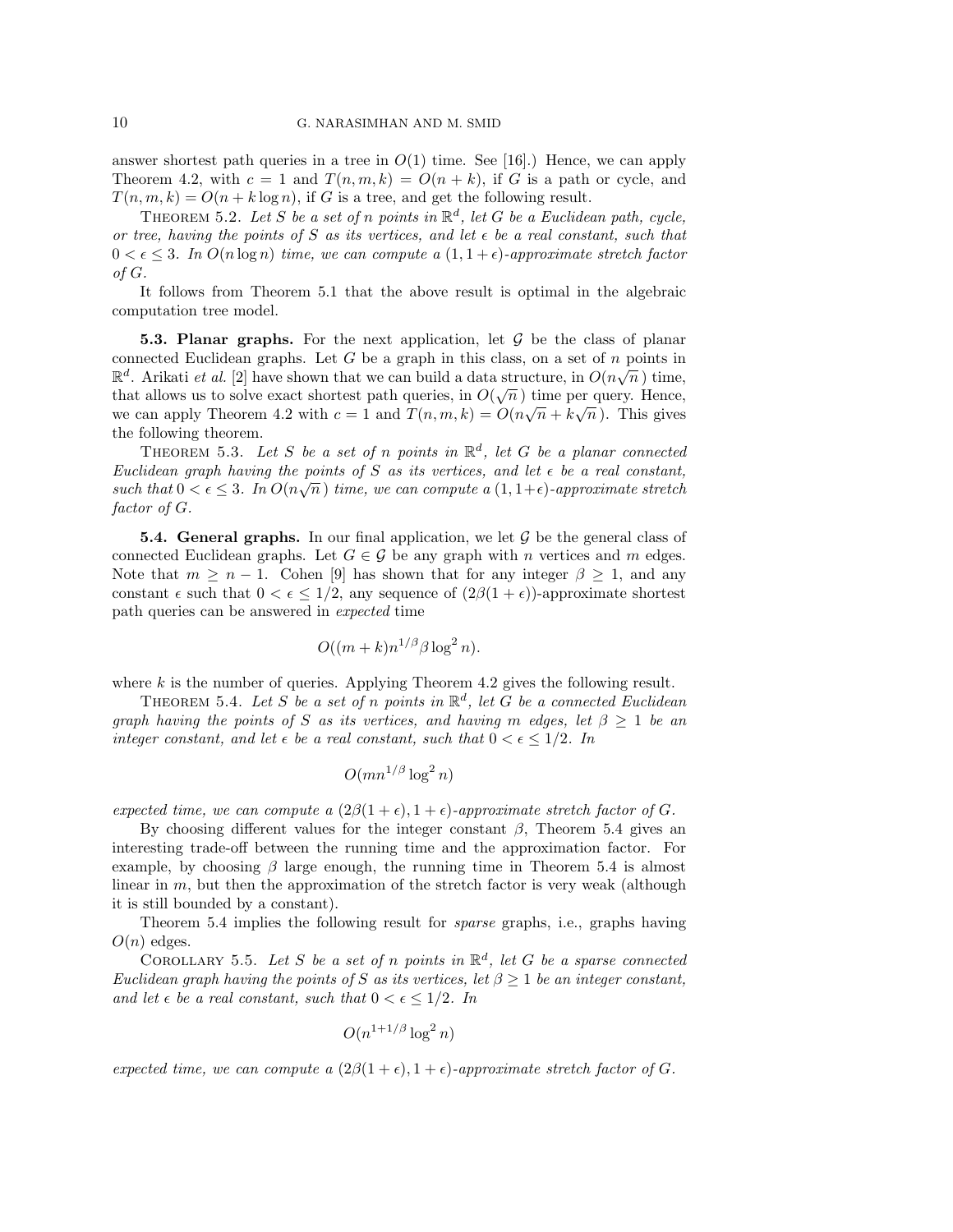6. Conclusions. In this paper we showed how to efficiently compute a close approximation to the stretch factors of Euclidean graphs. We showed that the problem can be reduced either to a sequence of farthest pair queries on  $O(n)$  pairs of sets of points, or to a sequence of (approximate) shortest path queries for  $O(n)$  specific pairs of points. It would be interesting to know whether  $o(n)$  shortest path queries are sufficient for determining stretch factors approximately.

Except for trivial classes such as complete graphs, it is not known how to compute the exact stretch factor of any class of Euclidean graphs in time less than that required to solve the All-Pairs-Shortest-Path problem. Hence, it is not even known if the exact stretch factor of simple Euclidean graphs, such as paths, can be computed in subquadratic time.

Stretch factors can be thought of as a quantitative measure to compare distances in two different metrics. In this paper, we demonstrated techniques to compute stretch factors in order to compare a "graph metric" with the Euclidean metric. It would be interesting to study stretch factors as a measure to compare two non-Euclidean metrics. Our techniques cannot be used then, since no equivalent of the well-separated pair decomposition is known for non-Euclidean metrics.

## REFERENCES

- [1] I. Althöfer, G. Das, D. P. Dobkin, D. Joseph, and J. Soares. On sparse spanners of weighted graphs. Discrete Comput. Geom., 9:81–100, 1993.
- [2] S. R. Arikati, D. Z. Chen, L. P. Chew, G. Das, M. Smid, and C. D. Zaroliagis. Planar spanners and approximate shortest path queries among obstacles in the plane. In Algorithms— ESA '96, Fourth Annual European Symposium, volume 1136 of Lecture Notes Comput. Sci., pages 514–528. Springer-Verlag, 1996.
- [3] S. Arora, M. Grigni, D. Karger, P. Klein, and A. Woloszyn. A polynomial-time approximation scheme for weighted planar graph TSP. In Proc. 9th ACM-SIAM Sympos. Discrete Algorithms, pages 33–41, 1998.
- [4] S. Arya, G. Das, D. M. Mount, J. S. Salowe, and M. Smid. Euclidean spanners: short, thin, and lanky. In Proc. 27th Annu. ACM Sympos. Theory Comput., pages 489–498, 1995.
- [5] M. Ben-Or. Lower bounds for algebraic computation trees. In Proc. 15th Annu. ACM Sympos. Theory Comput., pages 80–86, 1983.
- [6] P. B. Callahan and S. R. Kosaraju. Faster algorithms for some geometric graph problems in higher dimensions. In Proc. 4th ACM-SIAM Sympos. Discrete Algorithms, pages 291–300, 1993.
- [7] P. B. Callahan and S. R. Kosaraju. A decomposition of multidimensional point sets with applications to k-nearest-neighbors and n-body potential fields. J. ACM, 42:67–90, 1995.
- [8] B. Chandra, G. Das, G. Narasimhan, and J. Soares. New sparseness results on graph spanners. Internat. J. Comput. Geom. Appl., 5:125–144, 1995.
- [9] E. Cohen. Fast algorithms for constructing t-spanners and paths with stretch t. SIAM J. Comput., 28:210–236, 1998.
- [10] T. H. Cormen, C. E. Leiserson, and R. L. Rivest. Introduction to Algorithms. MIT Press, Cambridge, MA, 1990.
- [11] G. Das and G. Narasimhan. A fast algorithm for constructing sparse Euclidean spanners. Internat. J. Comput. Geom. Appl., 7:297–315, 1997.
- [12] D. P. Dobkin, S. J. Friedman, and K. J. Supowit. Delaunay graphs are almost as good as complete graphs. Discrete Comput. Geom., 5:399–407, 1990.
- [13] D. Eppstein. Beta-skeletons have unbounded dilation. Technical Report 96-15, Univ. of California, Irvine, Dept. of Information & Computer Science, Irvine, CA, 92697-3425, USA, 1996.
- [14] D. Eppstein. Spanning trees and spanners. In J.-R. Sack and J. Urrutia, editors, *Handbook of* Computational Geometry, pages 425–461. Elsevier Science, Amsterdam, 1999.
- [15] G. N. Frederickson. Fast algorithms for shortest paths in planar graphs, with applications. SIAM J. Comput., 16:1004–1022, 1987.
- [16] D. Harel and R. E. Tarjan. Fast algorithms for finding nearest common ancestors. SIAM J. Comput., 13:338–355, 1984.